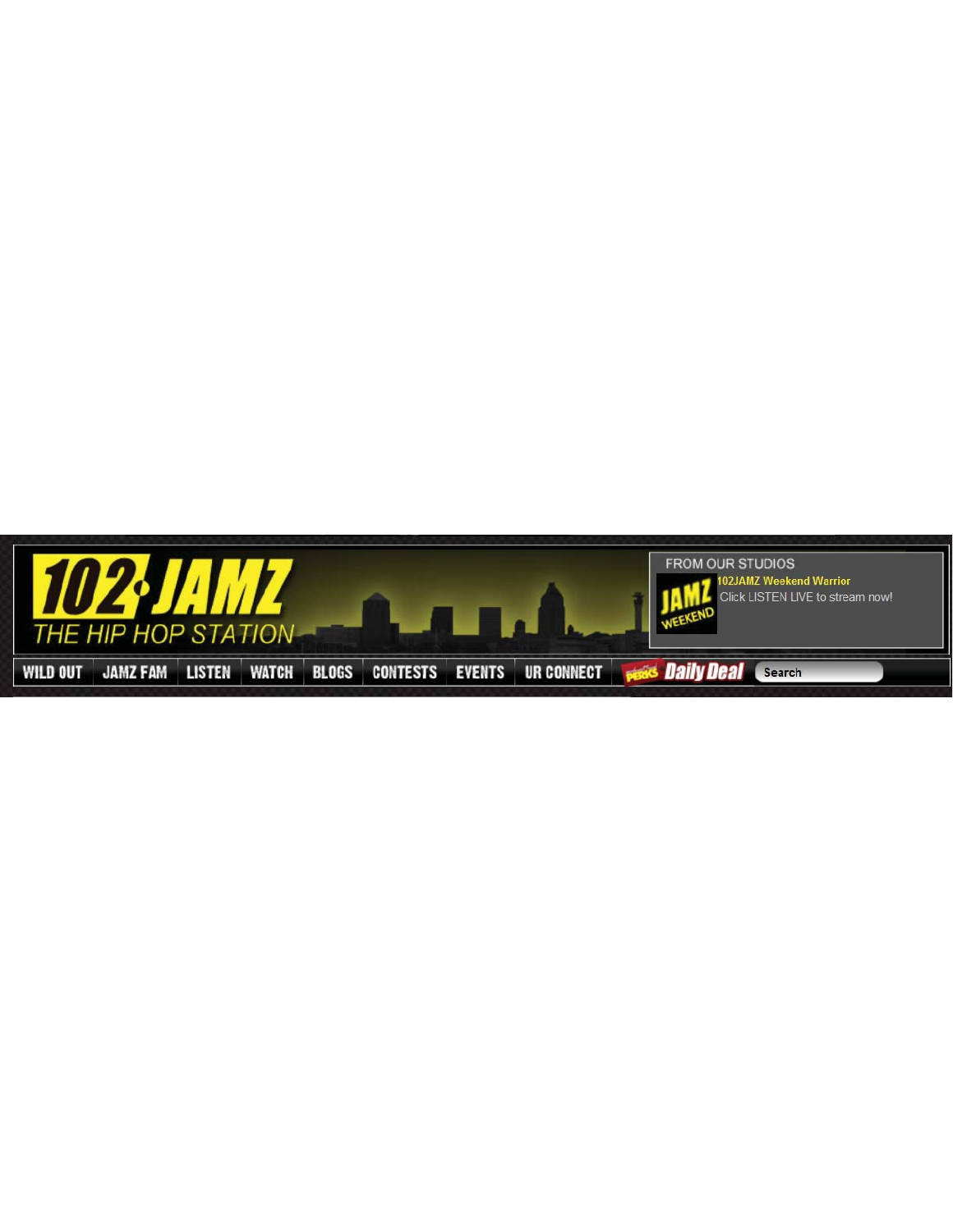

In another surprising move, the family is also suing Sony/ATV's EMI April (which has business ties to both Thicke and Marvin Gaye) for breach of contract. The suit claims the publishing company failed to protect Gaye's music, attempted to intimidate the family to not file legal action, and tried to turn the public against them. They allege that EMI planted a false story in the media about the family *refusing a six-figure deal* to make them seem "unreasonable."

The Gaye family is asking that EMI lose all profits from "Blurred Lines" and any rights to administer Gaye's music in the future.

Thicke's lawyer responded to the countersuit with the following statement:

*Plaintiffs anticipated a baseless counterclaim for copyright infringement when they filed their original complaint for declaratory relief, so no surprise there. What is surprising in their press-release-disguised-*



## **Recent Blog Posts**

| <b>Harrison Ford Pierces Jimmy Fallon's Ear</b>                   |       |
|-------------------------------------------------------------------|-------|
| Big Mo                                                            | Now 2 |
| Call Of Duty Ghosts - Epic Night Out<br>(Starring Megan Fox)      |       |
| Big Mo                                                            | Now 2 |
| <b>Blake Griffin 3 Alley-Oops In A Row</b>                        |       |
| Big Mo                                                            | Now 2 |
| The Game - All That (Lady) Feat. Lil Wayne,<br>Big Sean & Jeremih |       |
| Big Mo                                                            | Nov 2 |

*groove.*